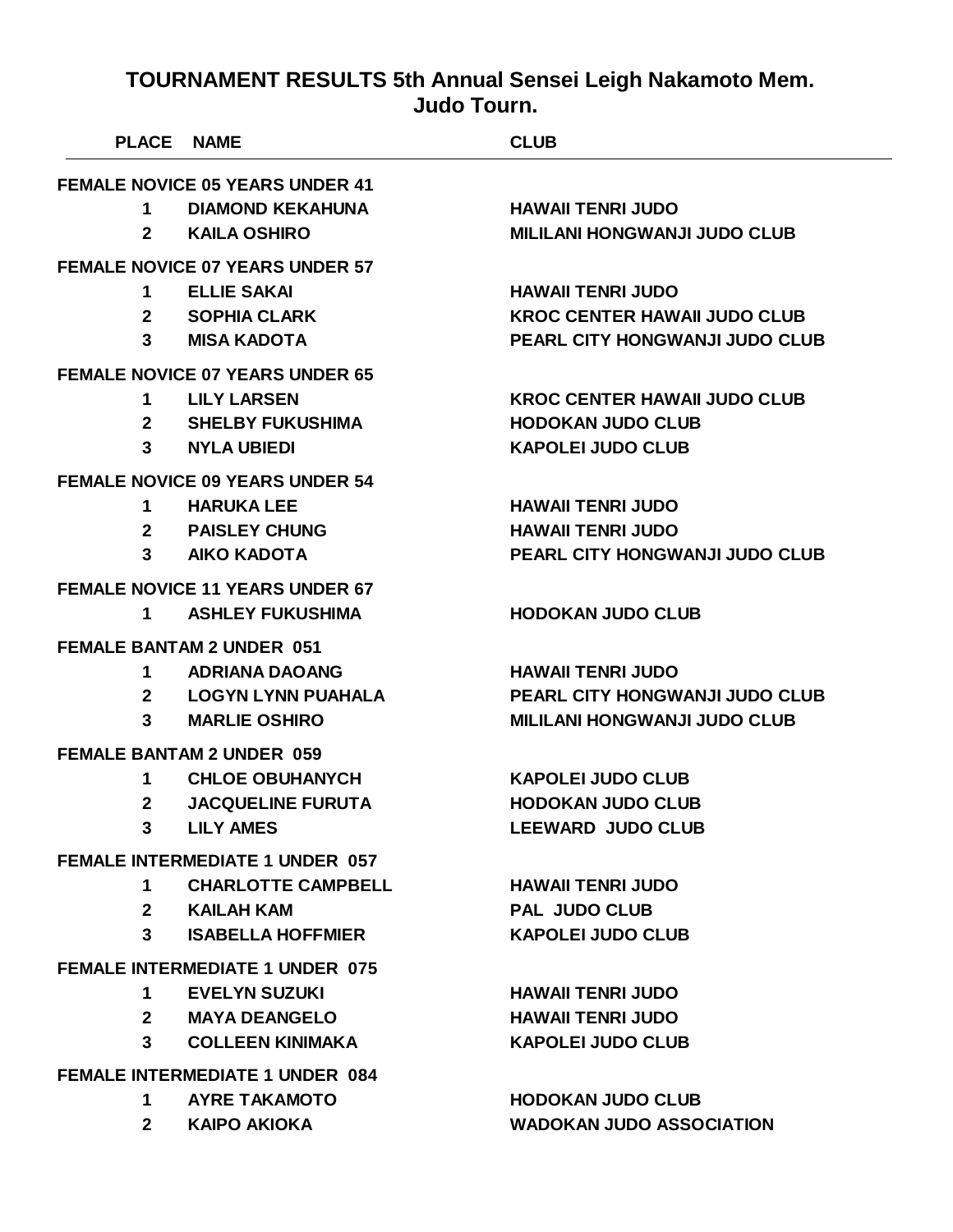| <b>PLACE NAME</b> |                                         | <b>CLUB</b>                           |
|-------------------|-----------------------------------------|---------------------------------------|
|                   | <b>FEMALE INTERMEDIATE 2 UNDER 068</b>  |                                       |
|                   | 1 ANGELINA DAOANG                       | <b>HAWAII TENRI JUDO</b>              |
| $2^{\circ}$       | <b>TAELYN LEU</b>                       | <b>SHUDOKAN JUDO CLUB</b>             |
|                   | <b>FEMALE INTERMEDIATE 2 UNDER 084</b>  |                                       |
| $\mathbf 1$       | SAMANTHA IHA                            | <b>SALT LAKE JUDO CLUB</b>            |
|                   | 2 ANGELINA CALPITO                      | PEARL CITY HONGWANJI JUDO CLUB        |
| 3                 | <b>SHAUNI ROLDAN</b>                    | <b>ISLAND JUDO</b>                    |
|                   | <b>FEMALE INTERMEDIATE 2 UNDER 092</b>  |                                       |
| 1.                | <b>CAELIN BALANSAG</b>                  | <b>HAWAII TENRI JUDO</b>              |
| $2^{\sim}$        | <b>JACIE SAKAINO</b>                    | <b>ISLAND JUDO</b>                    |
|                   | <b>FEMALE INTERMEDIATE 2 UNDER 106</b>  |                                       |
| 1.                | <b>ALIYA TAKANO</b>                     | <b>MILILANI HONGWANJI JUDO CLUB</b>   |
|                   | 2 SHANIA ROLDAN                         | <b>ISLAND JUDO</b>                    |
|                   | <b>3</b> KIRA HASUIKE                   | <b>HODOKAN JUDO CLUB</b>              |
|                   | <b>FEMALE INTERMEDIATE 2 UNDER 117</b>  |                                       |
| 1                 | <b>TARYN TITCOMB</b>                    | <b>PEARL CITY HONGWANJI JUDO CLUB</b> |
|                   | 2 RACHEL OSHITA                         | <b>ISLAND JUDO</b>                    |
| 3 <sup>1</sup>    | <b>SHELBY SOMA</b>                      | <b>ISLAND JUDO</b>                    |
|                   | <b>FEMALE INTERMEDIATE 2 UNDER 117+</b> |                                       |
| 1                 | <b>ZYLEE KUIKAHI</b>                    | PEARL CITY HONGWANJI JUDO CLUB        |
| $\mathbf{2}$      | <b>MADISON FATU</b>                     | <b>KAPOLEI JUDO CLUB</b>              |
|                   | <b>FEMALE JUVENILE A UNDER 097</b>      |                                       |
| 1                 | <b>RACHEL ISHIGAKI</b>                  | PEARL CITY HONGWANJI JUDO CLUB        |
| $\mathbf{2}$      | <b>MAYA ASANO</b>                       | <b>LEEWARD JUDO CLUB</b>              |
| 3                 | <b>KAYCIE TANIMOTO</b>                  | <b>PEARL CITY HONGWANJI JUDO CLUB</b> |
|                   | <b>FEMALE JUVENILE A UNDER 141+</b>     |                                       |
| 1                 | <b>MEGAN LAPITAN</b>                    | <b>KAPOLEI JUDO CLUB</b>              |
|                   | <b>FEMALE JUVENILE B UNDER 125</b>      |                                       |
|                   | 1 ANNA ASANO                            | <b>LEEWARD JUDO CLUB</b>              |
| $2^{\circ}$       | <b>MARISA IHA</b>                       | <b>SALT LAKE JUDO CLUB</b>            |
| $\mathbf{3}$      | <b>JESSICA DIXON</b>                    | <b>HAWAII TENRI JUDO</b>              |
|                   | <b>FEMALE JUVENILE C UNDER 114</b>      |                                       |
| 1                 | <b>RENA ASANO</b>                       | <b>LEEWARD JUDO CLUB</b>              |
| $2^{\circ}$       | <b>CAITLIN TOAL</b>                     | <b>PEARL CITY HONGWANJI JUDO CLUB</b> |
|                   |                                         |                                       |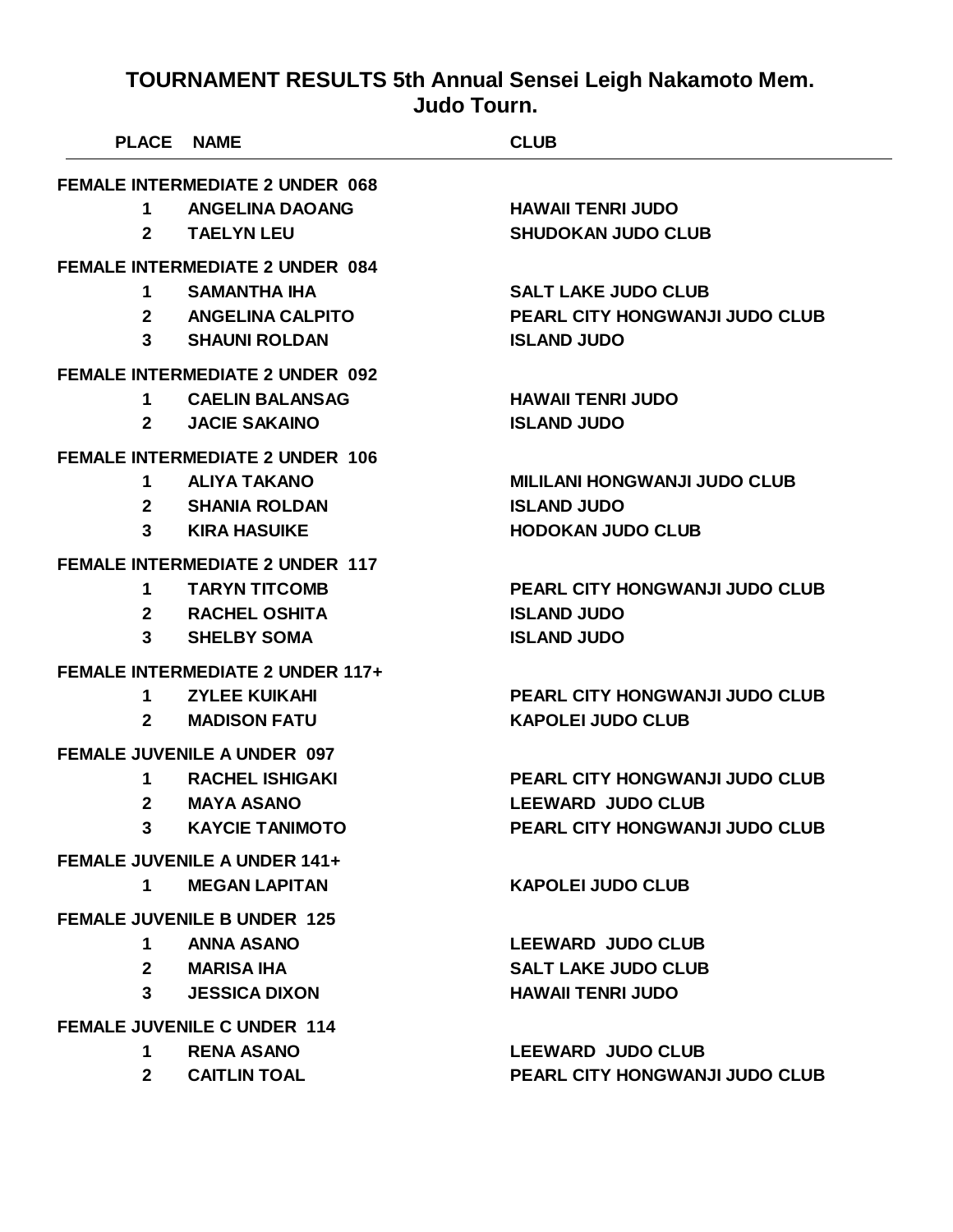|                                      | <b>PLACE NAME</b>                    | <b>CLUB</b>                           |  |
|--------------------------------------|--------------------------------------|---------------------------------------|--|
|                                      | <b>FEMALE JUVENILE C UNDER 139</b>   |                                       |  |
| 1                                    | <b>ANUHEA HAMILTON</b>               | <b>PEARL CITY HONGWANJI JUDO CLUB</b> |  |
|                                      | <b>MALE NOVICE 06 YEARS UNDER 45</b> |                                       |  |
| 1                                    | ALAKAI KITAYAMA                      | <b>WADOKAN JUDO ASSOCIATION</b>       |  |
| $\mathbf{2}$                         | <b>KAI ITOMAN</b>                    | <b>HAWAII TENRI JUDO</b>              |  |
| 3                                    | <b>REY BROWN</b>                     | <b>KROC CENTER HAWAII JUDO CLUB</b>   |  |
|                                      | <b>MALE NOVICE 06 YEARS UNDER 50</b> |                                       |  |
| 1                                    | <b>JADEN THAI</b>                    | <b>MILILANI HONGWANJI JUDO CLUB</b>   |  |
| $\mathbf{2}$                         | <b>AIDEN CASTRO-KONG</b>             | <b>WADOKAN JUDO ASSOCIATION</b>       |  |
| 3                                    | <b>ELEU LARSEN</b>                   | <b>KROC CENTER HAWAII JUDO CLUB</b>   |  |
|                                      | <b>MALE NOVICE 07 YEARS UNDER 46</b> |                                       |  |
| 1                                    | <b>RYDER TAGAMI</b>                  | <b>HAWAII TENRI JUDO</b>              |  |
| $\mathbf{2}$                         | <b>DYLAN FAUSTINO</b>                | <b>PEARL CITY HONGWANJI JUDO CLUB</b> |  |
|                                      | <b>MALE NOVICE 08 YEARS UNDER 57</b> |                                       |  |
| 1                                    | <b>AYDEN KANNO</b>                   | <b>MILILANI HONGWANJI JUDO CLUB</b>   |  |
| $\mathbf{2}$                         | KAWAI STOWELL                        | <b>HODOKAN JUDO CLUB</b>              |  |
| 3                                    | <b>STANLEY OKIMOTO</b>               | <b>HAWAII TENRI JUDO</b>              |  |
|                                      | <b>MALE NOVICE 08 YEARS UNDER 65</b> |                                       |  |
| 1                                    | <b>COLE SAKAI</b>                    | <b>HAWAII TENRI JUDO</b>              |  |
| $\mathbf{2}$                         | <b>JOHN HERRINGTON</b>               | <b>KROC CENTER HAWAII JUDO CLUB</b>   |  |
| 3                                    | <b>KACEN MORRIS</b>                  | <b>WADOKAN JUDO ASSOCIATION</b>       |  |
|                                      | <b>MALE NOVICE 09 YEARS UNDER 63</b> |                                       |  |
| 1                                    | <b>JORDEN YAMAMURA</b>               | <b>PEARL CITY HONGWANJI JUDO CLUB</b> |  |
| $\mathbf{2}$                         | <b>CJ KOBYLANSKI</b>                 | <b>MILILANI YMCA</b>                  |  |
|                                      | <b>MALE NOVICE 09 YEARS UNDER 81</b> |                                       |  |
| 1 $\blacksquare$                     | <b>JERAN HIROHATA</b>                | <b>MAKIKI SEIDOKAN JUDO CLUB</b>      |  |
| $2^{\circ}$                          | <b>NOAH MATSUDA</b>                  | <b>PEARL CITY HONGWANJI JUDO CLUB</b> |  |
| <b>MALE NOVICE 10 YEARS UNDER 67</b> |                                      |                                       |  |
| 1                                    | <b>PEYTON CHUNG</b>                  | <b>HAWAII TENRI JUDO</b>              |  |
| $2^{\circ}$                          | <b>CHAD FUKUSHIMA</b>                | <b>HODOKAN JUDO CLUB</b>              |  |
| <b>MALE NOVICE 10 YEARS UNDER 80</b> |                                      |                                       |  |
| $\mathbf 1$                          | <b>LILOA STOWELL</b>                 | <b>HODOKAN JUDO CLUB</b>              |  |
| <b>MALE BANTAM 1 UNDER 042</b>       |                                      |                                       |  |
| 1                                    | <b>KEISO HIROHATA</b>                | <b>PEARL CITY HONGWANJI JUDO CLUB</b> |  |
|                                      |                                      |                                       |  |

**ALEKS KAM PAL JUDO CLUB**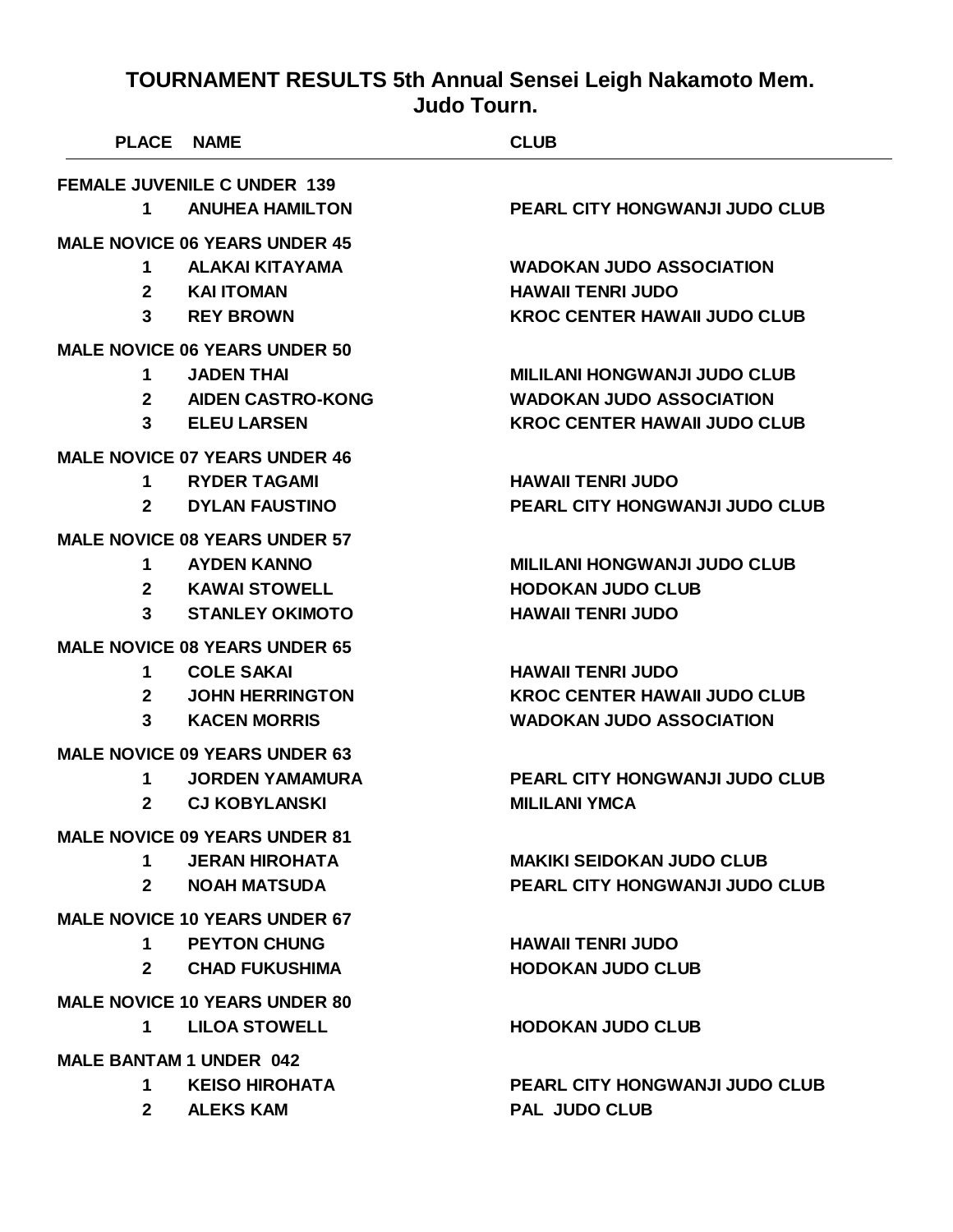| <b>PLACE NAME</b>                    |                                      | <b>CLUB</b>                           |  |
|--------------------------------------|--------------------------------------|---------------------------------------|--|
| <b>MALE BANTAM 2 UNDER 051</b>       |                                      |                                       |  |
| 1.                                   | <b>IRVING BICOY</b>                  | <b>KAPOLEI JUDO CLUB</b>              |  |
| 2 <sup>1</sup>                       | <b>BRAYDEN NAKAMURA</b>              | <b>MILILANI HONGWANJI JUDO CLUB</b>   |  |
| $3^{\circ}$                          | <b>RONSON MURILLO</b>                | <b>HAWAII TENRI JUDO</b>              |  |
| <b>MALE BANTAM 2 UNDER 059</b>       |                                      |                                       |  |
| 1                                    | <b>ELLIOT CHAI</b>                   | <b>PEARL CITY HONGWANJI JUDO CLUB</b> |  |
| $2^{\circ}$                          | <b>DRAEZYN TANAKA</b>                | <b>HAWAII TENRI JUDO</b>              |  |
| 3 <sup>1</sup>                       | <b>JOHN DOLD</b>                     | <b>HODOKAN JUDO CLUB</b>              |  |
| <b>MALE BANTAM 2 UNDER 068</b>       |                                      |                                       |  |
| 1                                    | <b>MARQUEZ MELLOR</b>                | <b>HAWAII TENRI JUDO</b>              |  |
| $2^{\sim}$                           | <b>DRAEDEN BALANSAG</b>              | <b>HAWAII TENRI JUDO</b>              |  |
| <b>MALE BANTAM 2 UNDER 077</b>       |                                      |                                       |  |
| 1.                                   | <b>KAIMALU KUKONU</b>                | <b>SALT LAKE JUDO CLUB</b>            |  |
| $\mathbf{2}$                         | NICHOLAS NISHIMURA                   | <b>LEEWARD JUDO CLUB</b>              |  |
| $3^{\circ}$                          | <b>ELI MIZUE</b>                     | <b>SALT LAKE JUDO CLUB</b>            |  |
|                                      | MALE BANTAM 2 UNDER 077+             |                                       |  |
| $\mathbf 1$                          | <b>JOSHUA GRIFFIN</b>                | <b>PAL JUDO CLUB</b>                  |  |
| $\mathbf{2}$                         | <b>TROY BURKETT-MOLLER</b>           | <b>KROC CENTER HAWAII JUDO CLUB</b>   |  |
|                                      | <b>MALE INTERMEDIATE 1 UNDER 057</b> |                                       |  |
| 1.                                   | <b>KODY TANIMOTO</b>                 | <b>PEARL CITY HONGWANJI JUDO CLUB</b> |  |
| $\mathbf{2}$                         | <b>LOGAN LAU</b>                     | <b>SALT LAKE JUDO CLUB</b>            |  |
| 3                                    | <b>EZEKIEL KAM</b>                   | <b>PAL JUDO CLUB</b>                  |  |
|                                      | <b>MALE INTERMEDIATE 1 UNDER 066</b> |                                       |  |
| 1                                    | <b>RYKER SHIMABUKURO</b>             | <b>ISLAND JUDO</b>                    |  |
| $\mathbf{2}$                         | <b>KOU HIROHATA</b>                  | <b>PEARL CITY HONGWANJI JUDO CLUB</b> |  |
| 3 <sup>1</sup>                       | <b>ALEXANDER TOMASIEWICZ</b>         | <b>KROC CENTER HAWAII JUDO CLUB</b>   |  |
| <b>MALE INTERMEDIATE 1 UNDER 075</b> |                                      |                                       |  |
| 1                                    | <b>KAI JULIANO</b>                   | <b>PEARL CITY HONGWANJI JUDO CLUB</b> |  |
|                                      | 2 TYGER TAAM                         | <b>HAWAII TENRI JUDO</b>              |  |
| $3^{\circ}$                          | <b>KYLER CHING</b>                   | <b>HAWAII TENRI JUDO</b>              |  |
| <b>MALE INTERMEDIATE 1 UNDER 084</b> |                                      |                                       |  |
| 1.                                   | <b>XANDER EROLIN</b>                 | <b>MILILANI HONGWANJI JUDO CLUB</b>   |  |
| $\mathbf{2}$                         | <b>THOR GUERRERO</b>                 | <b>HAWAII JUDO ACCADEMY</b>           |  |
| 3 <sup>1</sup>                       | <b>EVYNNE NISHIMURA</b>              | <b>MILILANI HONGWANJI JUDO CLUB</b>   |  |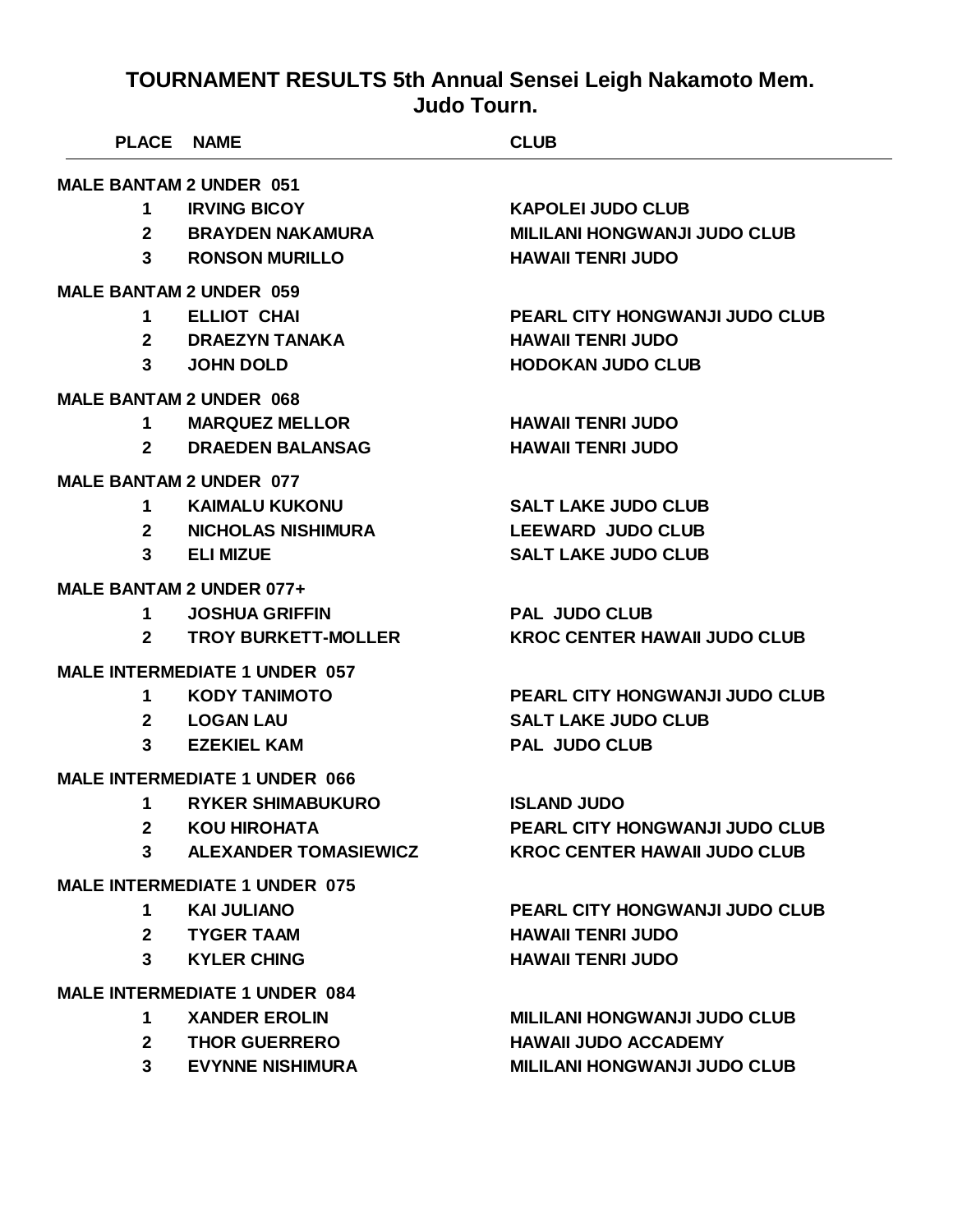|                | <b>PLACE NAME</b>                     | <b>CLUB</b>                           |
|----------------|---------------------------------------|---------------------------------------|
|                | <b>MALE INTERMEDIATE 1 UNDER 095</b>  |                                       |
| 1              | <b>STEELE MAHI</b>                    | <b>PAL JUDO CLUB</b>                  |
| $\mathbf{2}$   | <b>JOSHUA ISHIGAKI</b>                | <b>PEARL CITY HONGWANJI JUDO CLUB</b> |
| $3^{\circ}$    | <b>JONATHAN YADAO</b>                 | <b>SHOBUKAN JUDO CLUB</b>             |
|                | MALE INTERMEDIATE 1 UNDER 095+        |                                       |
| $\mathbf 1$    | <b>DANIEL CRUZ</b>                    | <b>KROC CENTER HAWAII JUDO CLUB</b>   |
| $\mathbf{2}$   | <b>RILEY HASUIKE</b>                  | <b>HODOKAN JUDO CLUB</b>              |
|                | <b>MALE INTERMEDIATE 2 UNDER 068</b>  |                                       |
| 1              | KAMAKANI HAMASAKI                     | PEARL CITY HONGWANJI JUDO CLUB        |
| $\mathbf{2}$   | <b>KEN HIROHATA</b>                   | <b>PEARL CITY HONGWANJI JUDO CLUB</b> |
| 3              | <b>BRAEDEN FUKUDA</b>                 | <b>HAWAII TENRI JUDO</b>              |
|                | <b>MALE INTERMEDIATE 2 UNDER 075</b>  |                                       |
| 1              | <b>BRAYDEN MORIOKA</b>                | <b>HAWAII TENRI JUDO</b>              |
| $2^{\circ}$    | <b>BRONSON MORIOKA</b>                | <b>HAWAII TENRI JUDO</b>              |
| 3              | <b>BRAD YAMASHITA</b>                 | <b>HODOKAN JUDO CLUB</b>              |
|                | <b>MALE INTERMEDIATE 2 UNDER 084</b>  |                                       |
| 1              | <b>RYLEY PUAHALA</b>                  | <b>PEARL CITY HONGWANJI JUDO CLUB</b> |
|                | 2 RAMOS SUZUKI                        | <b>HAWAII TENRI JUDO</b>              |
| $\mathbf{3}$   | <b>JORDAN MORIFUJI</b>                | <b>MILILANI YMCA</b>                  |
|                | <b>MALE INTERMEDIATE 2 UNDER 092</b>  |                                       |
| 1              | <b>MATTHEW OKUDA</b>                  | <b>SHUDOKAN JUDO CLUB</b>             |
| $\mathbf{2}$   | <b>CHANCE GARCIA</b>                  | <b>ISLAND JUDO</b>                    |
| 3              | <b>HUNTER LEU</b>                     | <b>SHUDOKAN JUDO CLUB</b>             |
|                | <b>MALE INTERMEDIATE 2 UNDER 106</b>  |                                       |
| 1              | <b>SAGE MAHI</b>                      | <b>PAL JUDO CLUB</b>                  |
| 2 <sup>1</sup> | <b>JOHN GRIFFITHS</b>                 | <b>KAILUA PAL JUDO CLUB</b>           |
|                | <b>MALE INTERMEDIATE 2 UNDER 117</b>  |                                       |
| $\mathbf 1$    | <b>AYDEN CORONIL</b>                  | <b>PEARL CITY HONGWANJI JUDO CLUB</b> |
|                | <b>MALE INTERMEDIATE 2 UNDER 117+</b> |                                       |
| 1              | <b>CADEN PASA</b>                     | <b>SHUDOKAN JUDO CLUB</b>             |
| $\mathbf{2}$   | <b>RODSTAN SALANGDRON</b>             | <b>KAPOLEI JUDO CLUB</b>              |
| $\mathbf{3}$   | <b>MATTHEW YADAO</b>                  | <b>SHOBUKAN JUDO CLUB</b>             |
|                | <b>MALE JUVENILE A UNDER 079</b>      |                                       |
| $\mathbf 1$    | <b>KAI YOSHIMOTO</b>                  | <b>KROC CENTER HAWAII JUDO CLUB</b>   |
| $2^{\circ}$    | <b>KADEN KOBAYASHIGAWA</b>            | <b>ISLAND JUDO</b>                    |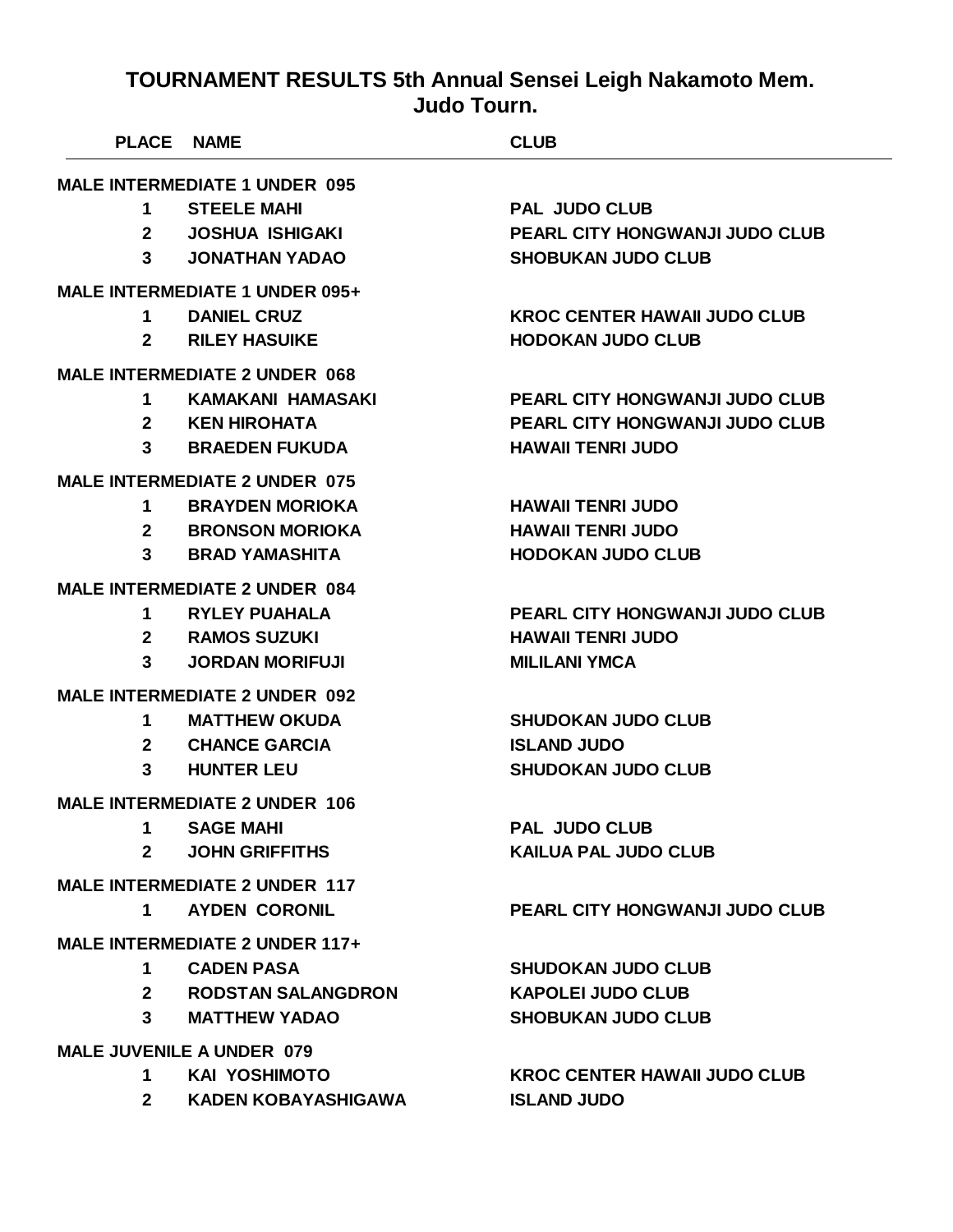| <b>PLACE</b>                 | <b>NAME</b>                      | <b>CLUB</b>                           |
|------------------------------|----------------------------------|---------------------------------------|
|                              | <b>MALE JUVENILE A UNDER 097</b> |                                       |
| 1                            | <b>ANAKIN MENDOZA</b>            | <b>PEARL CITY HONGWANJI JUDO CLUB</b> |
| $\mathbf{2}$                 | <b>RYLAN SMITH</b>               | <b>SHUDOKAN JUDO CLUB</b>             |
|                              | <b>MALE JUVENILE A UNDER 106</b> |                                       |
| 1                            | <b>KOLBY NAMNAMA</b>             | <b>SHUDOKAN JUDO CLUB</b>             |
| $\mathbf{2}$                 | <b>TIMOTHY NAKAMOTO</b>          | <b>SHUDOKAN JUDO CLUB</b>             |
| 3                            | <b>JAMES LUM</b>                 | <b>MILILANI HONGWANJI JUDO CLUB</b>   |
|                              | <b>MALE JUVENILE A UNDER 117</b> |                                       |
| 1                            | <b>JOSEPH CHINEN</b>             | <b>PEARL CITY HONGWANJI JUDO CLUB</b> |
| $\mathbf{2}$                 | <b>CALEB SHIMAOKA</b>            | <b>SHUDOKAN JUDO CLUB</b>             |
|                              | <b>MALE JUVENILE A UNDER 141</b> |                                       |
| 1                            | <b>RODAN SALANGDRON</b>          | <b>KAPOLEI JUDO CLUB</b>              |
| $\mathbf{2}$                 | <b>BOLTYN TAAM</b>               | <b>HAWAII TENRI JUDO</b>              |
| 3                            | <b>GRAYSON FERREIRA</b>          | <b>KAPOLEI JUDO CLUB</b>              |
|                              | MALE JUVENILE A UNDER 141+       |                                       |
| 1                            | <b>JEREMY PANGELINAN</b>         | <b>PEARL CITY HONGWANJI JUDO CLUB</b> |
| $\mathbf{2}$                 | KAIWI AKIOKA                     | <b>WADOKAN JUDO ASSOCIATION</b>       |
|                              | <b>MALE JUVENILE B UNDER 121</b> |                                       |
| 1                            | <b>AUSTIN HIGA</b>               | <b>AIEA HONGWANJI</b>                 |
| $\mathbf{2}$                 | <b>TIMOTHY CHIEM</b>             | <b>AIEA HONGWANJI</b>                 |
|                              | <b>MALE JUVENILE B UNDER 145</b> |                                       |
| 1                            | <b>EVAN NISHIDA</b>              | <b>HODOKAN JUDO CLUB</b>              |
| $\mathbf{2}$                 | <b>CAMERON NISHIDA</b>           | <b>HODOKAN JUDO CLUB</b>              |
| 3                            | <b>KOBY KOBAYASHI</b>            | <b>HODOKAN JUDO CLUB</b>              |
|                              | <b>MALE JUVENILE B UNDER 161</b> |                                       |
| $1 \quad$                    | <b>ELIJAH SUAAVA</b>             | <b>KROC CENTER HAWAII JUDO CLUB</b>   |
|                              | <b>MALE JUVENILE C UNDER 145</b> |                                       |
| 1                            | <b>KILAR FUJIMOTO</b>            | <b>SHUDOKAN JUDO CLUB</b>             |
| 2 <sup>1</sup>               | <b>KEALE KELIINOE</b>            | <b>PEARL CITY HONGWANJI JUDO CLUB</b> |
| $\mathbf{3}$                 | <b>DEVIN VALDEZ</b>              | <b>MILILANI SEIDOKAN JUDO CLUB</b>    |
| <b>MALE SENIOR UNDER 145</b> |                                  |                                       |
| $1 \quad$                    | <b>RANDALL PLATT</b>             | <b>KAPOLEI JUDO CLUB</b>              |
| $2^{\circ}$                  | <b>GUY YOSHIMOTO</b>             | <b>KROC CENTER HAWAII JUDO CLUB</b>   |